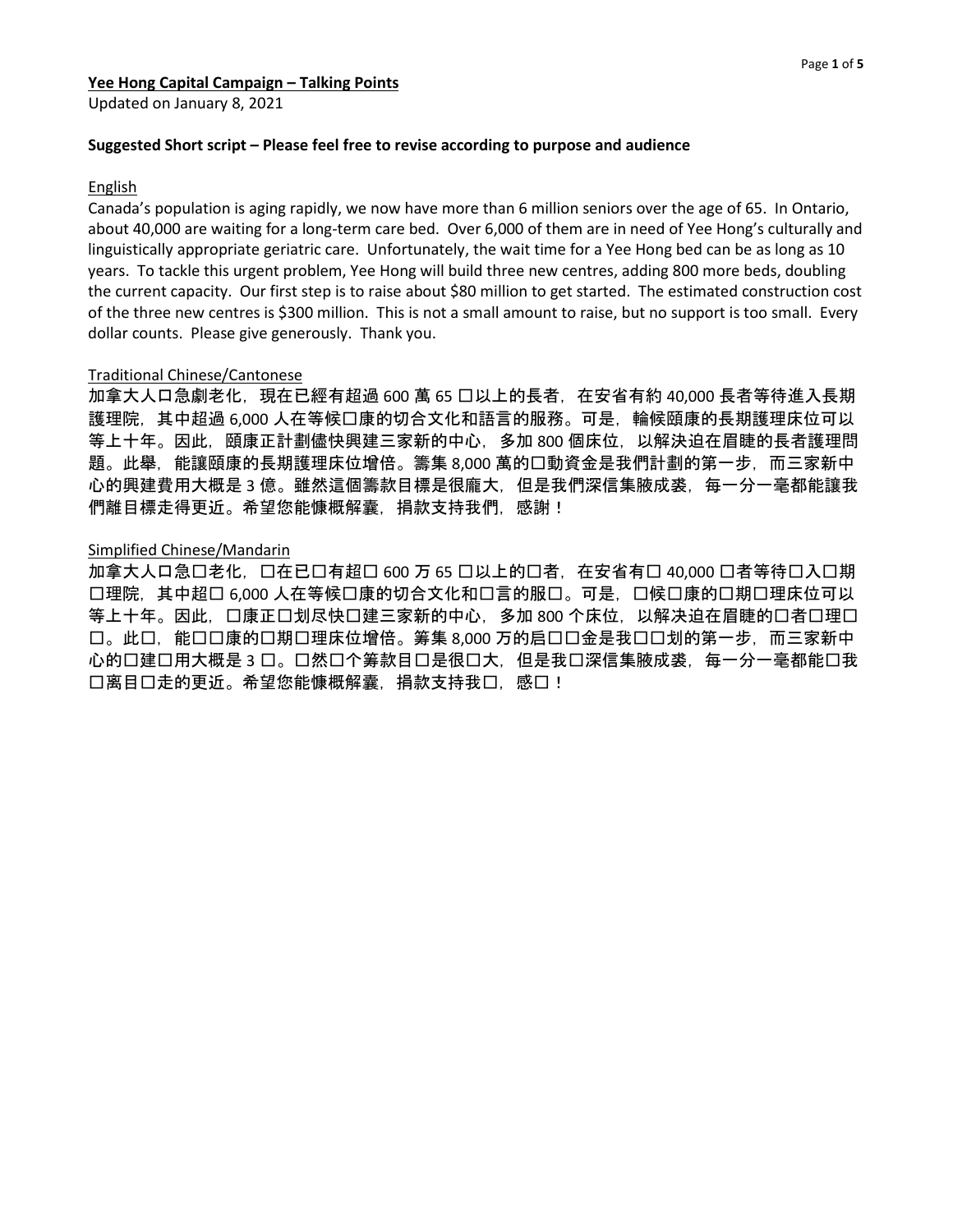Updated on January 8, 2021

## **Details for Reference**

## **What are the challenges facing us?**

1. Canada's population is rapidly ageing

| Year | Senior 65+ population                                                                                    | Representing % of Canadian total population |
|------|----------------------------------------------------------------------------------------------------------|---------------------------------------------|
| 2016 | 6 million                                                                                                | 16.7%                                       |
|      | To increase 3.5 million in<br>$\bullet$<br>14 years<br>That is, about 250,000<br>$\bullet$<br>every year |                                             |
| 2030 | 9.5 million                                                                                              | 23%                                         |
| Now  | 10,000 centenarians (age 100+) in Canada                                                                 |                                             |

- 2. Long wait list in Ontario: 40,000 Canadian are waiting for long-term care beds currently
- 3. Long wait list at Yee Hong: Over 6,000 people are waiting for Yee Hong's beds
- 4. Long wait time at Yee Hong: It can be as long as 10 years (vs. 152 days of provincial average)

## **What is Yee Hong's solution of the problems?**

1. To build 3 more centres, adding 800 long-term care beds, doubling the service capacity

| We have currently | To Add    | We will have |
|-------------------|-----------|--------------|
| 4 centres         | 3 centres | 7 centres    |
| 805 beds          | 800 beds  | 1,605 beds   |

2. To work with various ethnic organizations at the 3 new centres, expanding the multi-cultural coverage

| New centre location | No. of bed to add | Ethnic organization to work with       |
|---------------------|-------------------|----------------------------------------|
| Scarborough         | 224               | Social Services Network, serving South |
|                     |                   | Asian community                        |
| Mississauga         | 320               | Indus Community Services, serving      |
|                     |                   | South Asian community                  |
| Markham             | 256               | In discussion with the Vietnamese      |
|                     |                   | community.                             |

## **How will your giving/donation impact the community?**

- 1. Significantly cut the wait time for Yee Hong's long-term care beds
- 2. Increase employment opportunity by adding more than 1,000 job working at the new centres
- 3. Benefit the economy by adding \$150 million annual budget
- 4. Your generosity will affect and inspire people in the large multicultural communities:

| <b>Ethnicity</b> | <b>Population in Ontario</b> | Representing % of the ethnic population in Canada |
|------------------|------------------------------|---------------------------------------------------|
| Chinese          | 849.345                      | 48%                                               |
| South Asian      | 1.182.845                    | 60%                                               |
| Vietnamese       | 107.640                      | 45%                                               |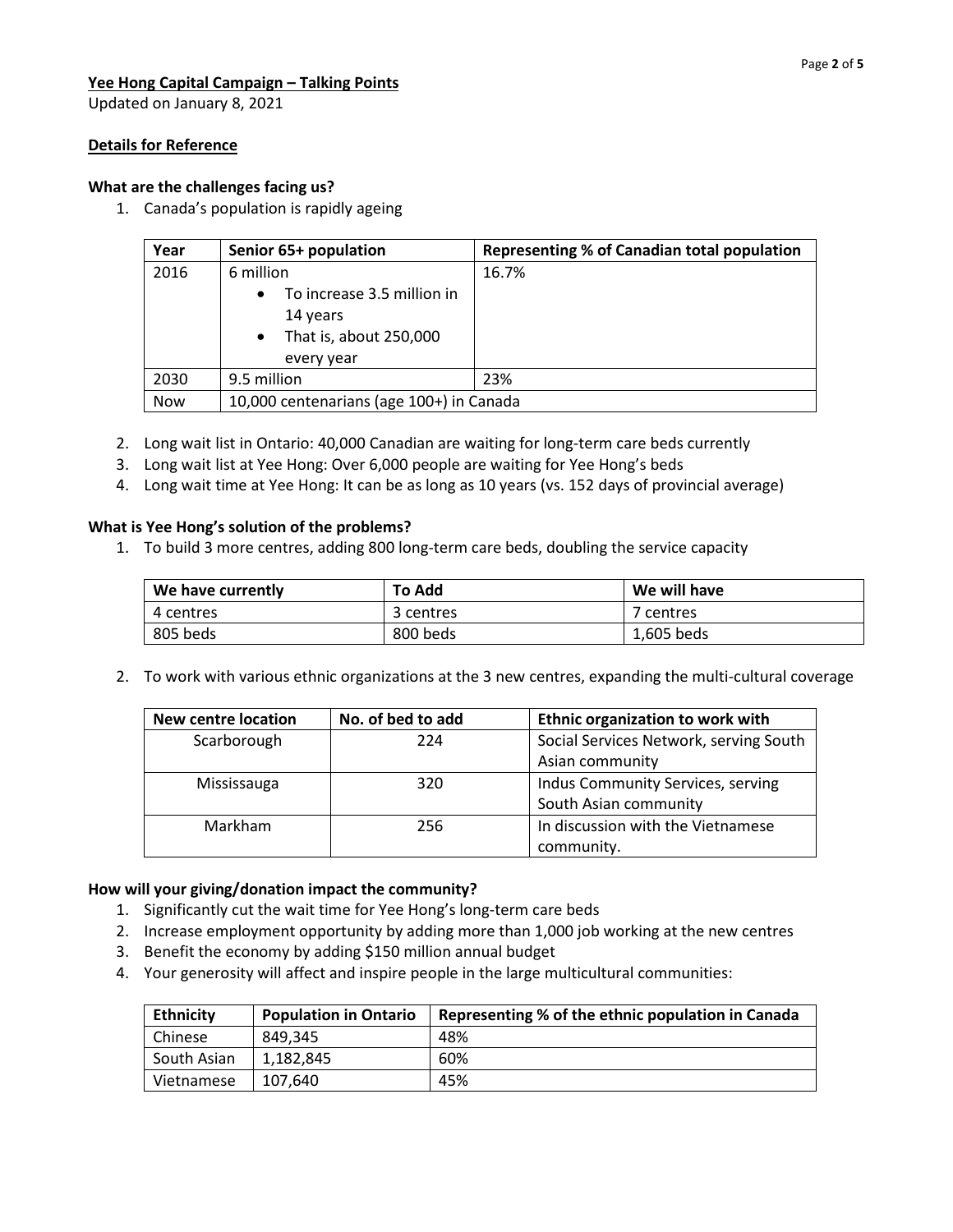Updated on January 8, 2021

## **What does Yee Hong need?**

- 1. \$300 million construction cost for 3 new centres
- 2. To raise initial fund of \$80 million to kick start the project

# **What are the benefits of giving?**

- 1. Tax benefits
	- a. Personal giving: Enjoy tax credit
		- i. First \$200 donation, get 23% tax credit\*
		- ii. Donation above \$200, get 47% tax credit\*
		- iii. If annual income is above \$214,000, get 51% tax credit\* on partial income \* Please consult account professional for details
	- b. Corporate giving:
		- i. Reduce taxable income
		- ii. Get tax free dividend for private corporation
- 2. As a major gift donor (with donation more of \$25,000 or more), you will get name recognition in our new centres.

## **How can you help?**

- 1. Donate cash
	- a. Monthly
	- b. Yearly
	- c. One time
- 2. Different ways to give:
	- a. Cash Instalment can be arranged
	- b. Legacy
	- c. In-kind, e.g. securities, real estate, and artwork, etc.
	- d. Registered saving plan TFSA, RRSP, RRIF
	- e. Life insurance

## **About Yee Hong**

- 1. Largest non-profit senior care organization in Canada
	- a. Provides culturally and linguistically-appropriate care to seniors of different ethnic backgrounds - Chinese, South Asian, Japanese, Vietnamese, Korean and Filipino.
	- b. Serves 26,000 individuals annually, including seniors and their family members.
	- c. 1,300 staff and 3,000 volunteers
	- d. 805 long-term care beds in four centres across the GTA.
	- e. Provide a full spectrum of care to seniors, including long-term care, medical centre and clinics, palliative care, home care, and community-based support services.
- 2. Global reputation for quality of are
	- a. Awarded "Accreditation with Exemplary Standing" by Accreditation Canada for 2016-2020, the highest recognition for commitment to quality and excellence.
	- b. Recognized among Canada's Most Admired Corporate Cultures™ by Waterstone Human Capital.
	- c. Trusted by all levels of government as a model in senior care.
	- d. Visited and studied as a global role model in the industry.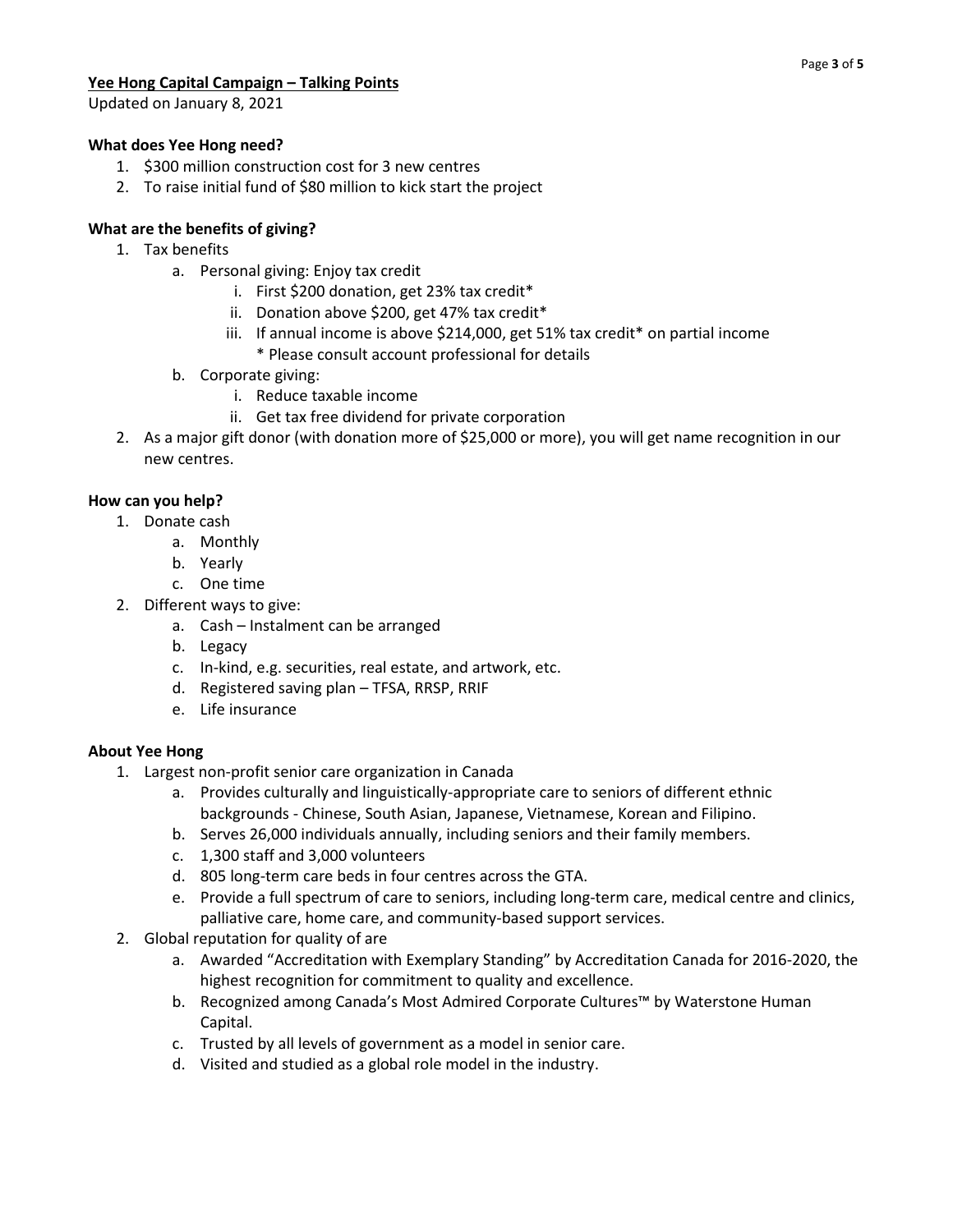Updated on January 8, 2021

## **To learn more about the Capital Campaign**

- Contact Yee Hong Community Wellness Foundation
- Phone: 416-321-0777
- Email[: foundation@yeehong.com](mailto:foundation@yeehong.com)

**Donation Link:** <https://www.yeehong.com/donation-form/>